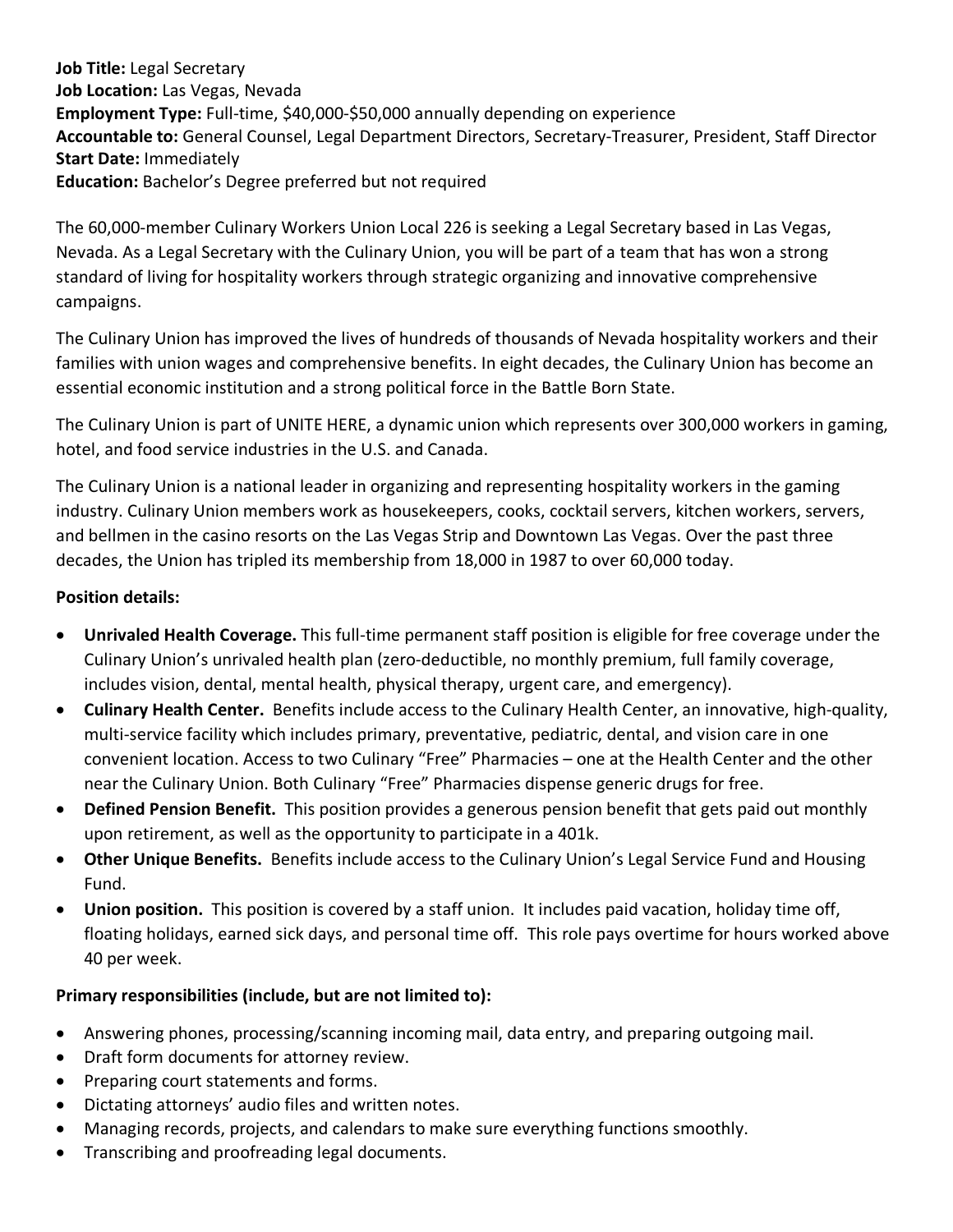- Indexing and updating pleadings and discovery binders.
- Collecting and delivering documents.
- Filing and case management.
- Adhering to the document management and retention policies.
- Managing schedules, calendars, and making travel and logistical arrangements for one or more attorneys.
- Supporting legal research and communicating with vendors, experts, attorneys, opposing counsel, and other staff.
- Acting as a notary as needed if you are not already one, the Culinary Union will cover any and all fees and training that is needed.
- Assisting the Legal Department and Communications Department in the gathering and archiving of success stories highlighting Culinary Union members who have won their cases.
- Working in collaboration with other departments throughout the Culinary Union to support organizational goals.
- Keeping up with the Culinary Union's campaigns and goals by weekly reviewing the Culinary Union's public-facing communications via social media, website, newsletters, emails, and text messages.

## **Qualifications:**

- Must have experience with Nevada and Federal courts, legal terminology, and procedures.
- Must be proficient with calendaring, drafting and revision of documents, dictation, e-filing, phone assistance, coordination of files, and general support to the attorneys and legal department of the Culinary Union.
- Excellent organizational, communication, and computer skills.
- Expertise with Word, Excel, and Outlook software programs.
- Excellent verbal and written communication skills.
- Must have a great attention to detail.
- Must be detail-oriented, resourceful, take initiative, and have a demonstrated ability to successfully manage multiple projects on deadlines.
- Strong interpersonal skills. Excellent speaking, listening, and professional customer service skills.
- A belief in unions, workers' rights, and racial and social justice.
- Fluent in English.

## **Preferences:**

- Fully bilingual fluent in English and Spanish.
- Prior work experience and knowledge of unions, with the labor movement, or other progressive grassroots advocacy campaigns.
- A good communicator with a positive attitude.
- A self-starter who enjoys problem solving.
- A team member willing to help out in all aspects of the Culinary Unions' work in order to help the organization and workers continue to fight and win for working families in Nevada.
- Bachelor's Degree.

## **To apply:**

Send resume, a letter of application, and two writing samples to: online@culinaryunion226.org